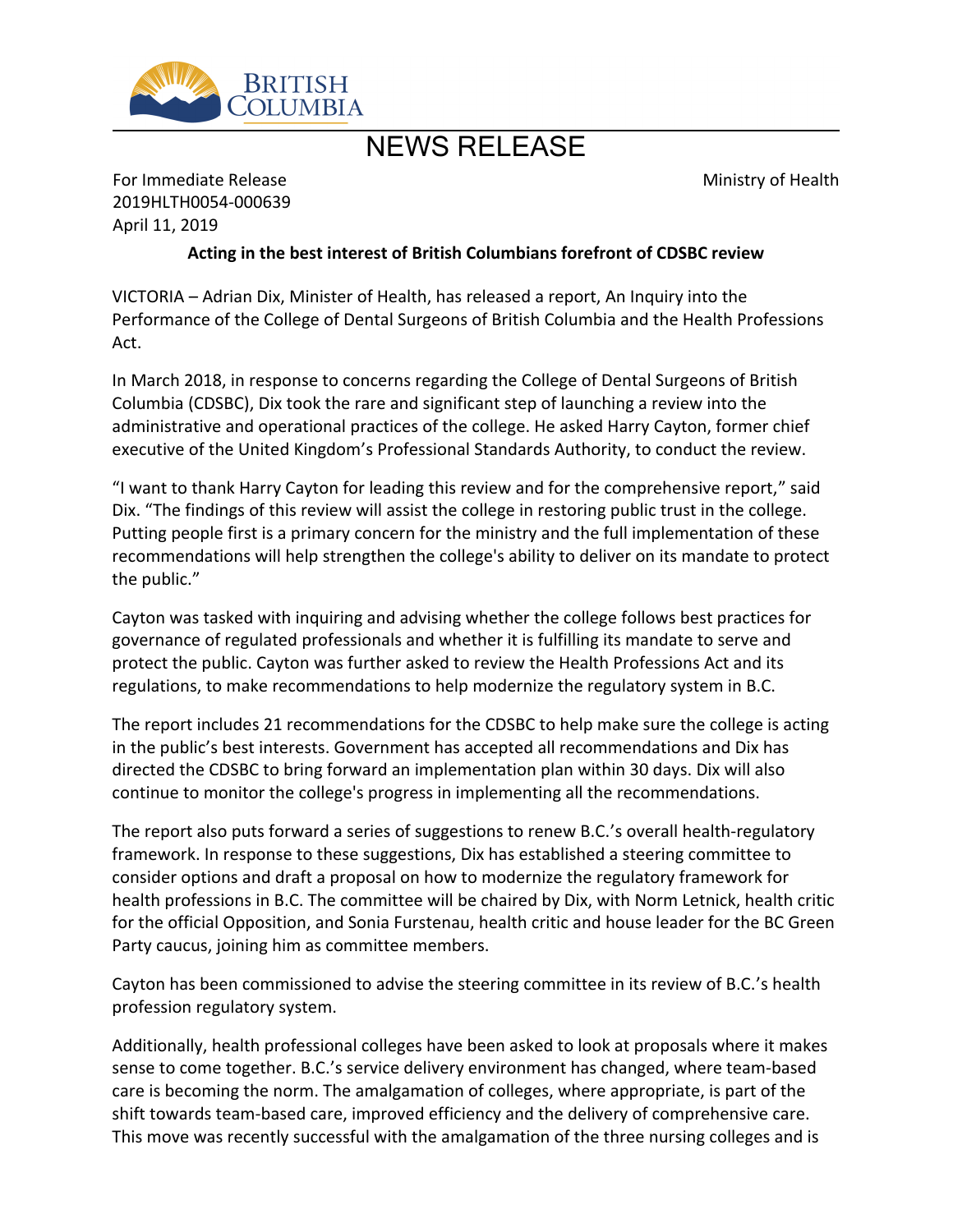beneficial both to the college, to registrants and to patients.

Health regulation plays a vital role in B.C. by setting and enforcing the standards of professional behaviour, competence and ethics that underpin the day-to-day interactions patients and the public have with health professionals. In 2017, amendments to the Health Professions Act were brought into effect to strengthen the powers of the minister to intercede when appropriate to ensure the public's best interests are being met.

Cayton is currently an international advisor to the Professional Standards Authority and a leader in the field of professional regulation. He has assisted many regulators throughout Canada and internationally, including the former College of Registered Nurses of BC, to enhance and reform their regulatory oversight mechanisms and processes. Cayton was chief executive of the U.K. Professional Standards Authority from 2007-18.

## **Quick Facts:**

 The CDSBC registers, certifies and regulates more than 3,000 dentists, more than 6,000 certified dental assistants and seven dental therapists in the public interest.

## **Learn More:**

To learn more about An Inquiry into the Performance of the College of Dental Surgeons of British Columbia and the Health Professions Act, visit: [https://www2.gov.bc.ca/gov/content/health/practitioner-professional-resources/professional](https://www2.gov.bc.ca/gov/content/health/practitioner-professional-resources/professional-regulation)[regulation](https://www2.gov.bc.ca/gov/content/health/practitioner-professional-resources/professional-regulation)

Two backgrounders follow.

#### **Contact:**

Ministry of Health Communications 250 952-1887 (media line)

Connect with the Province of B.C. at: [news.gov.bc.ca/connect](http://news.gov.bc.ca/connect)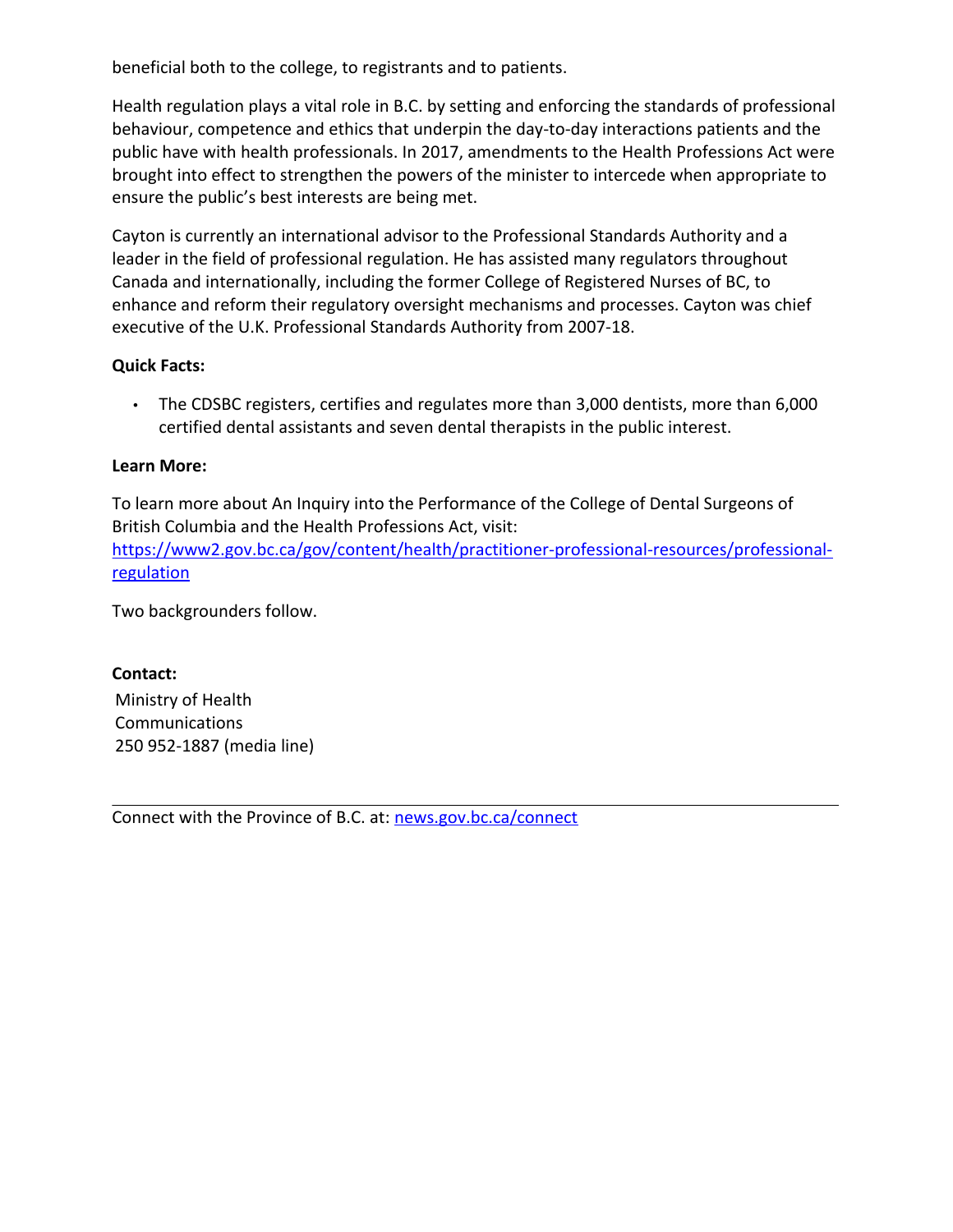

# BACKGROUNDER 1

Ministry of Health

For Immediate Release 2019HLTH0054-000639 April 11, 2019

## **Report͛s recommendations**

The report, An Inquiry into the Performance of the College of Dental Surgeons of British Columbia (CDSBC) and the Health Professions Act, outlines 21 recommendations for the CDSBC to implement to ensure the college is functioning effectively and in the best interest of the public.

Below is a summary of these recommendations:

#### **Governance, conduct and probity**

- The board should continue with its plans to reduce its size, to increase the representation of public members and to appoint officers from within its membership.
- No one who has held an officer position in the British Columbia Dental Association or any other representative organization for dentists should be allowed to stand for election until at least three years has passed since they held office.
- No dentist under investigation for a complaint should stand for election or be appointed to a committee until the complaint has been resolved in their favour.
- Any dentist on a board or committee who is under investigation for a complaint should step down until the complaint has been resolved in their favour.
- The board should review its committee structure with the aim of reducing the number of committees making the college's decision making more streamlined and effective.
- Board officers, the registrar and college staff should be more diligent in monitoring progress on workstreams and recording the implementation of decisions.
- The college should create a risk register to be maintained by senior staff and monitored by the audit committee. Results will be reported to the board.
- The board should continue to increase transparency and be ready to be held accountable to the public it serves.
- The college should renew its commitment to proper procurement policies and should conduct legal contracts through its general counsel.
- The board must mend its relationship with its professional staff.

#### **Performance of the college**

- The college should significantly improve its internal data collection and performance management.
- The college must sort and organize its documents. Standards should be gathered together in a single document and titled accordingly.
- The board should remove itself from the complaints process and should not attempt to influence or interfere in complaints in any way.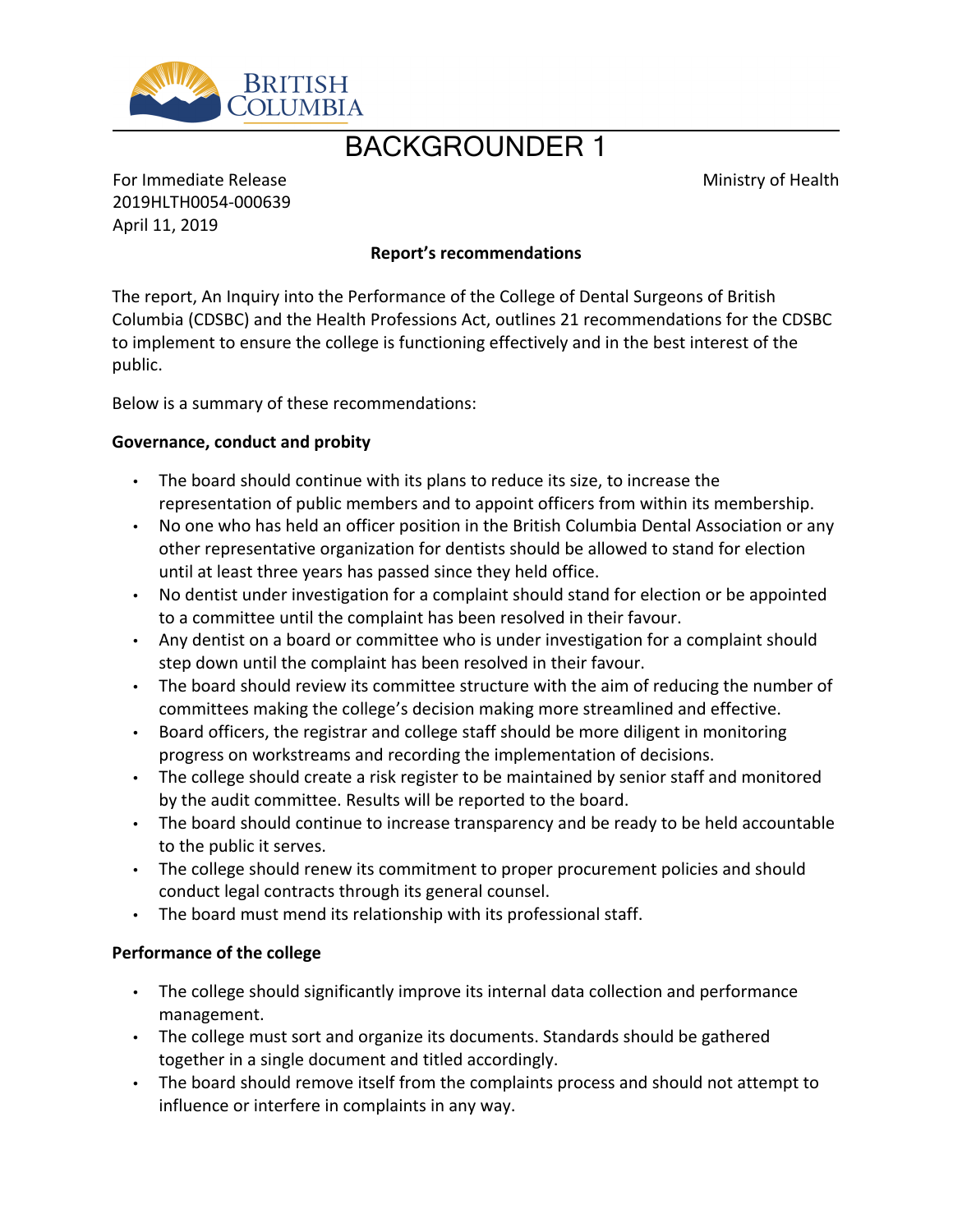## **External relationships**

- As part of its new strategic plan, the college should develop a stakeholder mapping and communications strategy.
- The college should work to improve the reach and response rate of its annual complaints survey.
- The college should open part of its board meeting to questions and comments from the public.
- The college should aim to build a relationship of both mutual respect and distance with its dentist registrants.
- The college should commit greater time, respect and interest to both certified dental assistants and dental therapists.
- The college should encourage better and more regular engagement with the three other dental colleges to promote the safety of patients and public protection.
- The college should be clearer about the collection and distribution of fees.
- The college should resolve to stop collecting fees for the BC Dental Association in a phased-in manner. The suggested transition time is no more than three years for the two organizations to separate.

## **Contact:**

Ministry of Health Communications 250 952-1887 (media line)

Connect with the Province of B.C. at: [news.gov.bc.ca/connect](http://news.gov.bc.ca/connect)